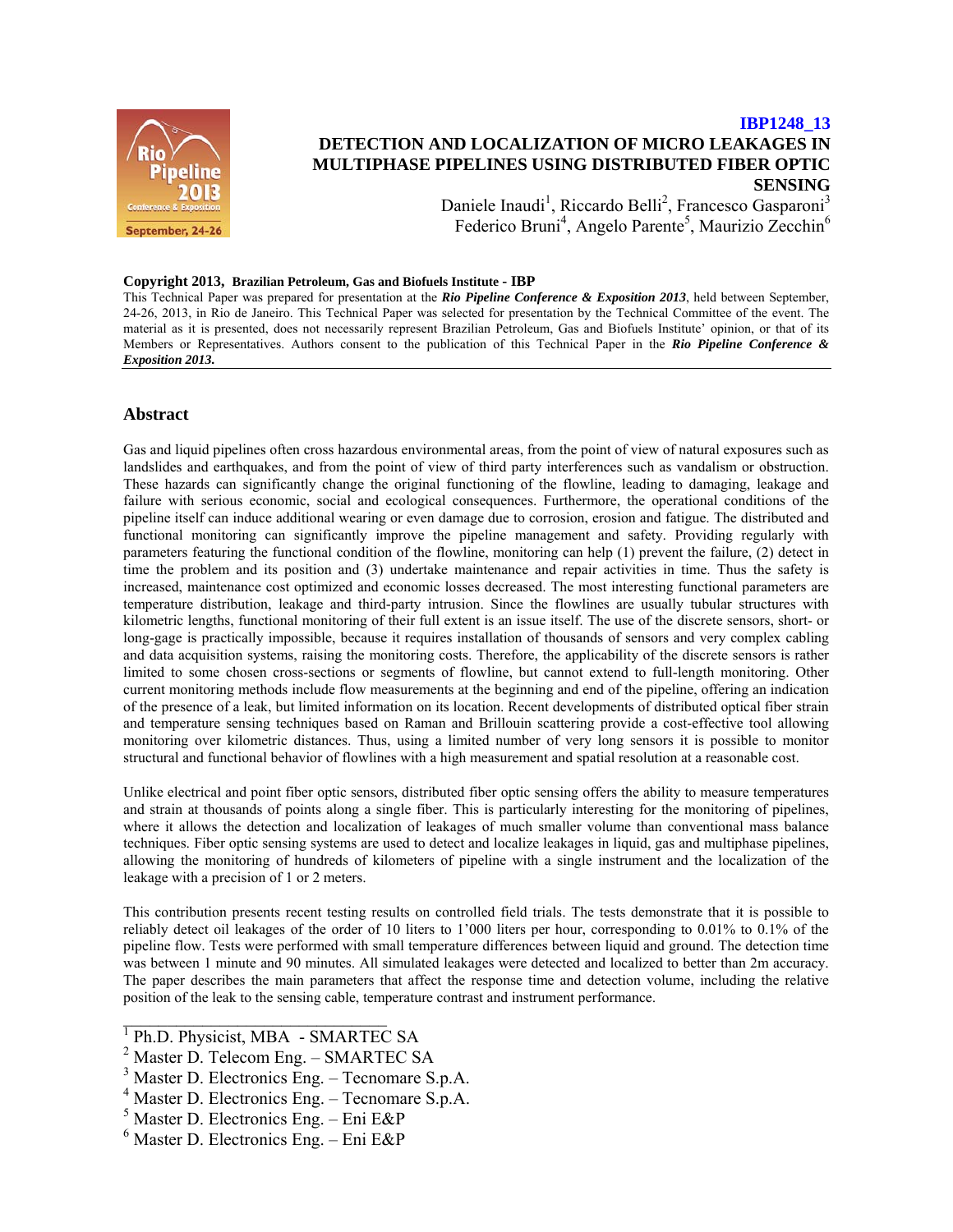The second test presented in this paper was carried out in the framework of an Eni R&D project, Eni (Engineering Research & Development Department) and Tecnomare to develop and qualify a multi-phase leakage detection system based on DTS technology. Performances were verified during a phase of experimental activities in a custom-developed test plant, simulating operation of a buried pipeline and allowing generation of leakages with controlled characteristics. The test plant was characterized by significant peculiarities and improvements with respect to similar known experiences, in particular in terms of

- Use of a 14" real section of pipeline (with and without concrete coating) with 16 leakage points, distributed in 4 sections.
- Possibility to simulate liquid, gas and multiphase leakages.
- Reproduce the thermal field generated by the pipeline in the soil (temperature 35-65°C).
- Test over distances up to 25 km, simulating long pipelines.
- Optical DTS cables installed around the test pipe at different distances (0 to 40 cm) and radial position.

## **1. Introduction**

Unlike electrical and point fiber optic sensors, distributed sensors [1, 2] offer the unique characteristic of being able to measure physical and chemical parameters along their whole length, allowing the measurements of thousands of points using a single transducer. The most developed technologies of distributed fiber optic sensors are based on Raman and Brillouin scattering. Both systems make use of a nonlinear interaction between the light and the silica material of which the fiber is made. If light at a known wavelength is launched into a fiber, a very small amount of it is scattered back at every point along the fiber. Besides the original wavelength (called the Rayleigh component), the scattered light contains components at wavelengths that are different from the original signal (called the Raman and Brillouin components). These shifted components contain information on the local properties of the fiber, in particular strain and temperature. Figure 1 shows the main scattered wavelengths' components for a standard optical fiber. It can be noticed that the frequency position of the Brillouin peaks is dependent on the strain and temperature conditions that were present at the location along the fiber where the scattering occurred, while the intensity of the Raman peak is temperature dependent.



Fig.1. Light scattering in optical fiber.

When light pulses are used to interrogate the fiber, it becomes possible, using a technique similar to RADAR, to discriminate different points along the sensing fiber by the different time-of-flight of the scattered light. Combining the radar technique and the spectral analysis of the returned light one can obtain the complete profile of strain or temperature along the fiber. Typically it is possible to use a fiber with a length of up to 30 km and obtain an average strain and temperature readings over 1 meter. In this publication we would talk of a distributed sensing system with a measurement range of 30 km and a spatial resolution of 1 m.

Raman scattering is the result of a nonlinear interaction between the light traveling in a fiber and silica. When an intense light signal is shined into the fiber, two frequency-shifted components called respectively Raman Stokes and Raman anti-Stokes will appear in the backscattered spectrum. The relative intensity of these two components depends on the local temperature of the fiber. Systems based on Raman scattering typically exhibit a temperature resolution of the order of 0.1°C and a spatial resolution of 1m over a measurement range up to 8 km.

For temperature measurements, the Brillouin sensor is a strong competitor to systems based on Raman scattering, while for strain measurements it has practically no rivals. Brillouin scattering is the result of the interaction between optical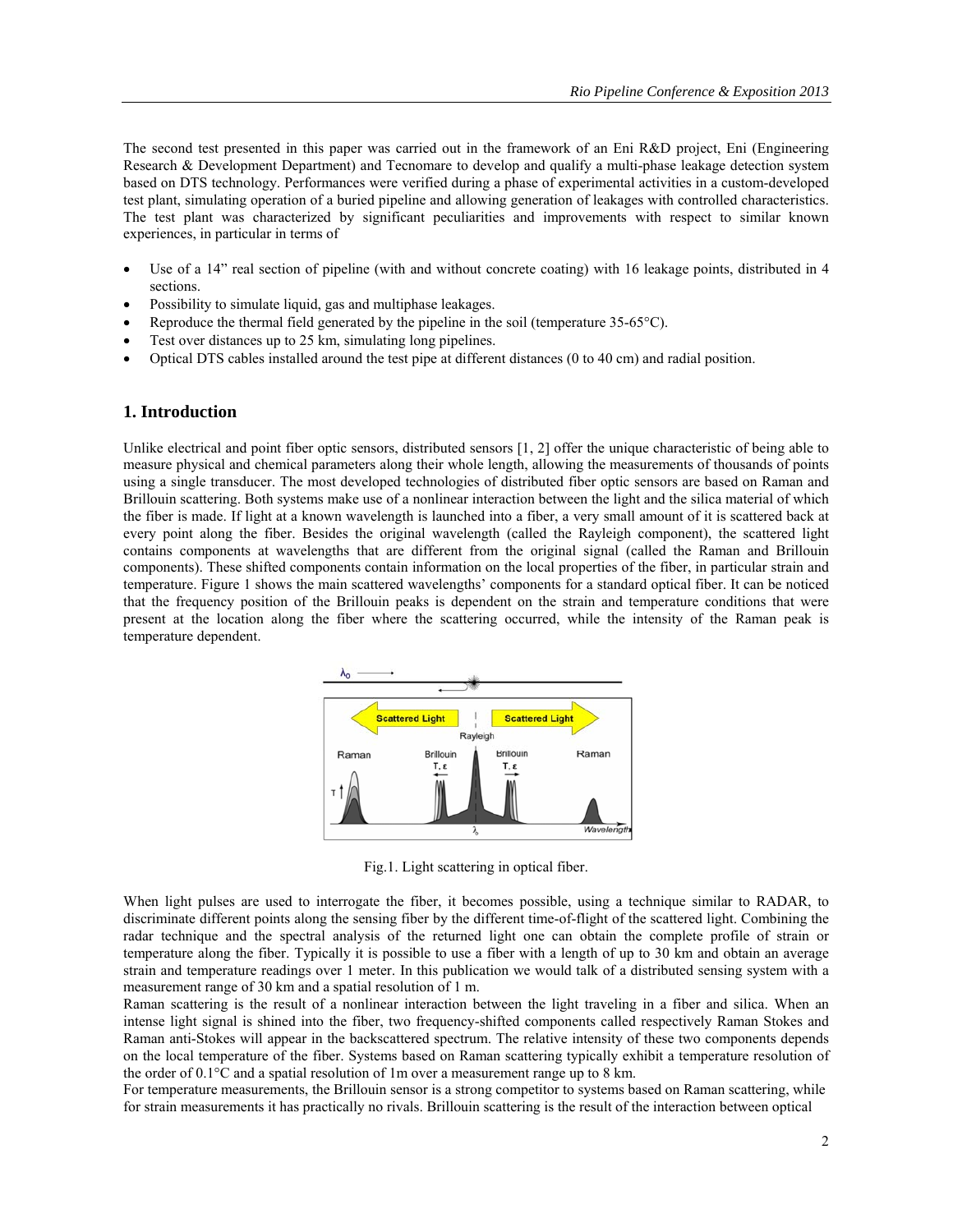and sound waves in optical fibers. Thermally excited acoustic waves (phonons) produce a periodic modulation of the refractive index. Brillouin scattering occurs when light propagating in the fiber is diffracted backward by this moving grating, giving rise to a frequency-shifted component by a phenomenon similar to the Doppler shift. The most interesting aspect of Brillouin scattering for sensing applications resides in the temperature and strain dependence of the Brillouin shift. This is the result of the change the acoustic velocity according to variation in the silica density. Systems based on Brillouin scattering systems offer a temperature resolution of 0.1 $^{\circ}$ C, a strain resolution of 20 με and a measurement range of 30 km with a spatial resolution of 1 m [3].

# **2. Pipeline Leakage Detection**

The basic principle of pipeline leakage detection through the use of distributed fiber optic sensing relies on a simple concept: when a leakage occurs at a specific location along the pipeline, the temperature distribution around the pipeline changes. This change in temperature is localized both in space (a few meters around the leakage location) and in time (the onset of the leak). This makes the algorithmic detection of leaks relatively easy to implement. The origin of the temperature disturbance around the pipeline depends on the type of pipeline and its surroundings. The most typical effects are the following:

- The released liquid is warmer than the surrounding soil (typical for buried oil and liquid pipelines).
- The released gas produces a local cooling due to pressure release (typical for buried, underwater and surface gas pipelines).
- The released liquid changes the thermal properties of the soil, in particular thermal capacity, and influences the natural day/night temperature cycles.
- A warm plume is formed around the pipeline (typical for underwater oil and liquid pipelines).
- In the case of multiphase pipelines a combination of the above can occur.
- The above effects influence the ideal cable placement around the pipeline.

In the case of a buried oil pipeline the best location for the sensing cable is below the pipe, but not in direct contact. At that position there is a maximum probability of collecting the released oil, independently from the leakage location. This is depicted in Figure 2.



Fig.2. Detection of a liquid leak through a cable placed under the pipeline.

If the pipeline is installed below the water table or underwater, the oil will have a tendency to rise and not to sink. In this case, the ideal placement is reversed.

As we have pointed out, a gas leakage produces a temperature drop at the leak location. This has the tendency to cool down the pipeline itself and its surroundings. The best position for the temperature sensing cable in such a situation is in direct contact with the pipeline surface. In this case we make use of the good thermal conduction properties of the pipeline itself to transfer the cooling from the leak to the cable. An example of such installation is depicted in Figure 3.



Fig.3. Detection of a gas leak through a cable placed above the pipeline.

This arrangement can also be used to detect an intrusion attempt. When the pipe surface is exposed to the air, this also produces a local thermal change that can be detected by the same cable. In this situation, the best location is obviously above the pipeline.

# **3. Oil Micro Leakage Simulation**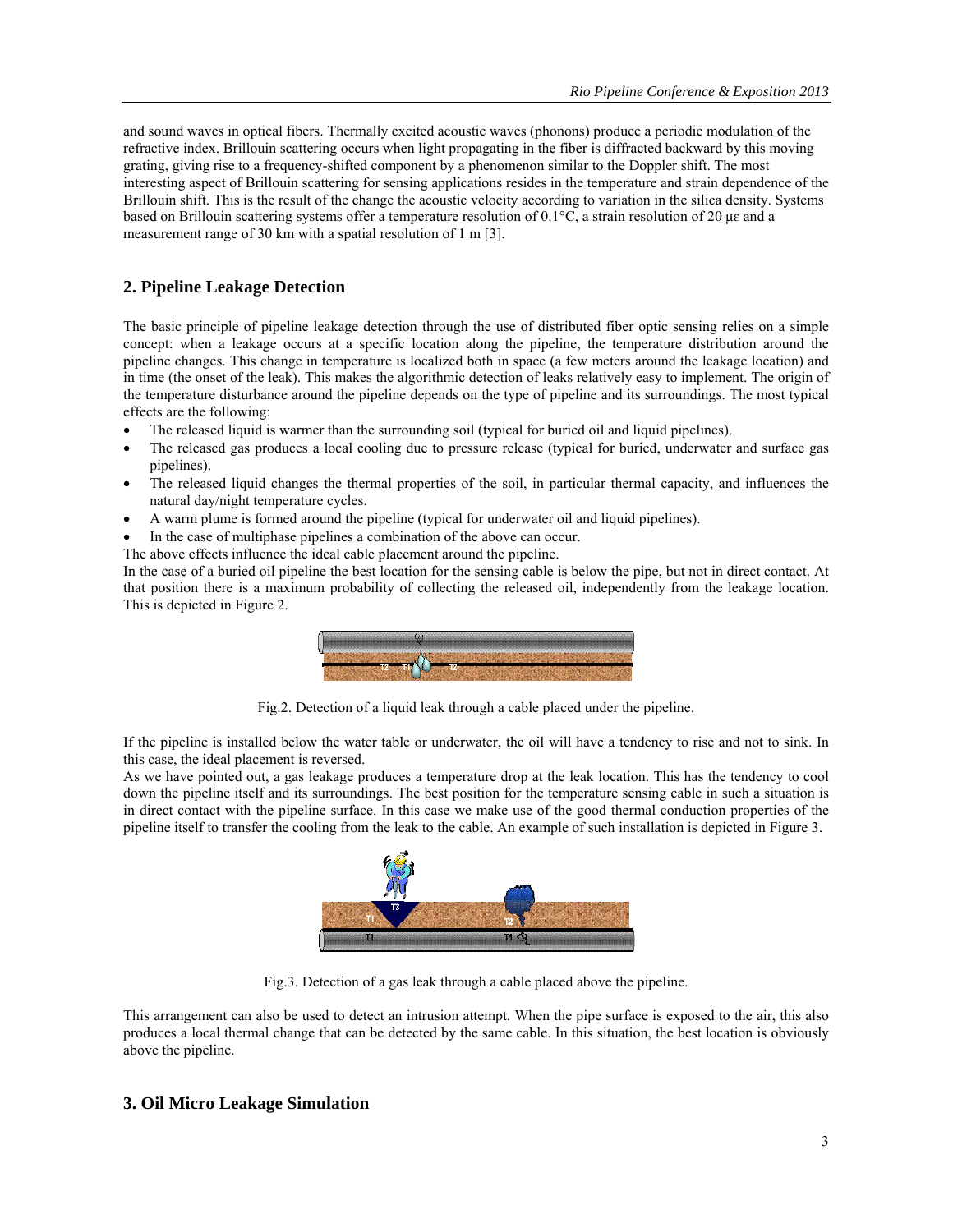To simulate an oil micro leakage from a buried pipeline, a test has been performed at the premises of Praoil in Italy. The optical fiber cable, containing two optical fibers, was buried in a small layer of sand at approximately 1.5 m below ground. Successively, a polyethylene pipe was placed above the cable, in a serpentine, and provided with taps allowing a controlled injection of water in the ground. Several taps were installed with varying horizontal and vertical distances in respect to the sensing cable. Each tap was also instrumented with a volume meter to asses the leak volume. The temperature of the injected water could also be adjusted to simulate different operational conditions. Figure 4 illustrates the testing setup.



Fig.4. Leakage detection simulation arrangement. Several taps, with volume meters are used to generate controlled leaks.

In a first testing session, four micro leakages were produced in sequence at different locations. The following table summarizes the leaks.

| <b>TIME</b> | TAP                    | <b>FLOW</b><br><b>RATE</b><br>[1/min] | <b>TOTAL LEAK</b><br>VOLUME $[m^3]$ |
|-------------|------------------------|---------------------------------------|-------------------------------------|
| 15.12       | D1 opening             | 10                                    | 0.08                                |
| 15.20       | D1 closing             |                                       |                                     |
| 15.20       | D <sub>2</sub> opening | 16                                    | 0.40                                |
| 15.45       | D2 closing             |                                       |                                     |
| 15.45       | D3 opening             | 14                                    | 0.91                                |
| 16.50       | D3 closing             |                                       |                                     |
| 17.00       | D <sub>4</sub> opening | 6                                     | 0.06                                |
| 17.10       | D <sub>4</sub> closing |                                       |                                     |

Table 1. Test program

The next Figure 5 shows the raw temperature data recorded during the test. Although temperature profiles were recorded every minute, for clarity, we have depicted only one measurement every 10 minutes.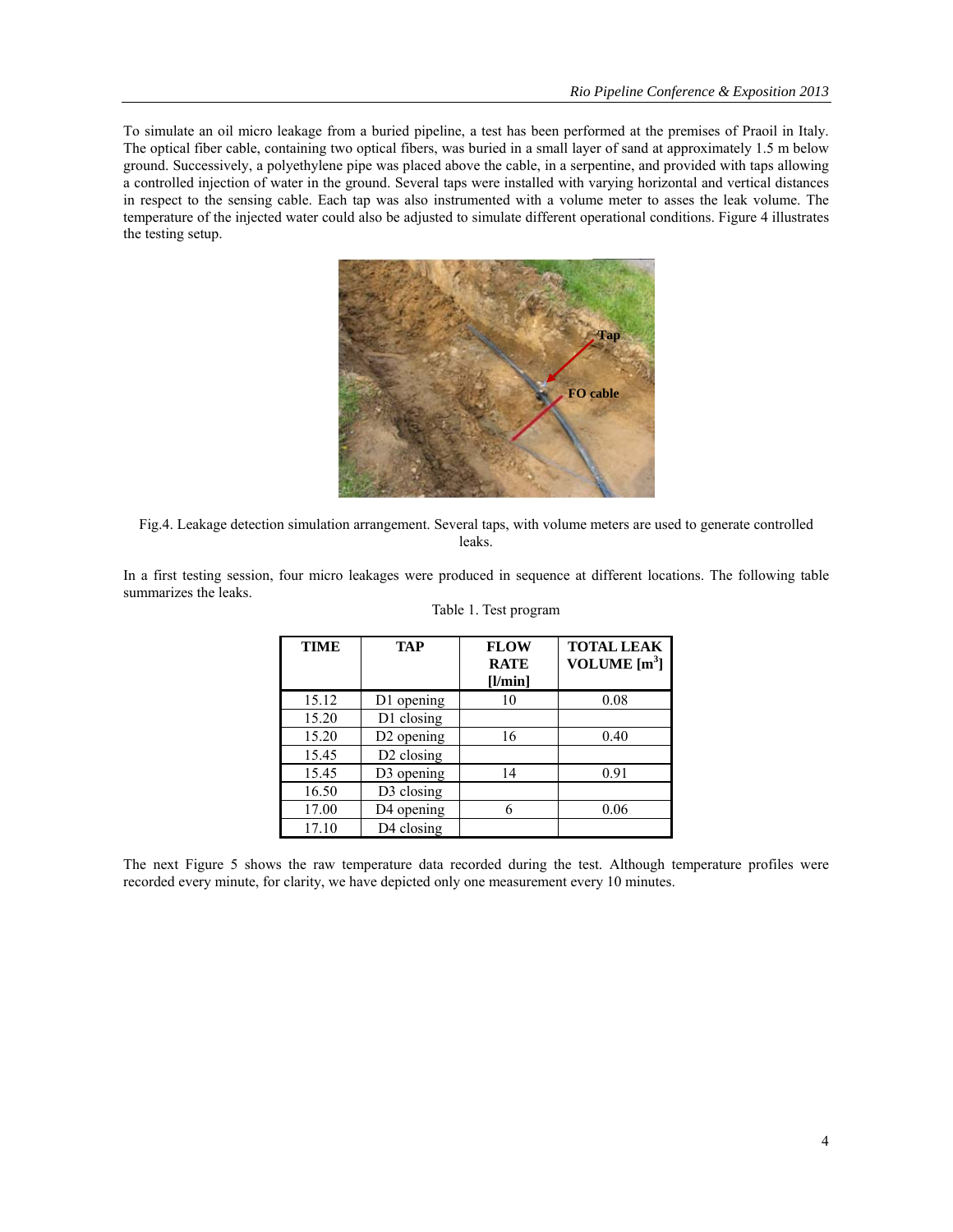

Fig.5. Raw temperature data for the leakage test.

The initial temperature variations, from the beginning of the cable to approximately 38m corresponding to a section of the sensing cable above ground, are due to different contact with the ground and sunshine conditions. From meter 38 to 117 the optical cable is buried in the ground and its temperature is much more constant, around 12°C. From meter 117 to 158 the optical cable is again in the air and than re-enters the ground coming back in the opposite direction. The interesting section for the experiment is therefore the one between 38 and 117 meters. In figure 7 it is already possible to observe a couple of temperature peaks at leakage locations, however other leaks are not easily visible and additional processing is therefore necessary.

The first step is to transform absolute information into relative information where the temperature is plotted relatively to a reference temperature profile obtained at the beginning of the test. Once this is done, we obtain the results shown in Figure 6. All four micro leakages are now clearly visible. It has also been noticed that the first leakage was in the transition zone between buried and exposed section of the pipe and optical cable.



Fig.6. Relative temperature data for the leakage test.

In order to quantify the detection time and released volume we will now concentrate on a single leak and observe the associated temperature evolution. Figure 7 shows the temperature evolution at the location of leakage 3.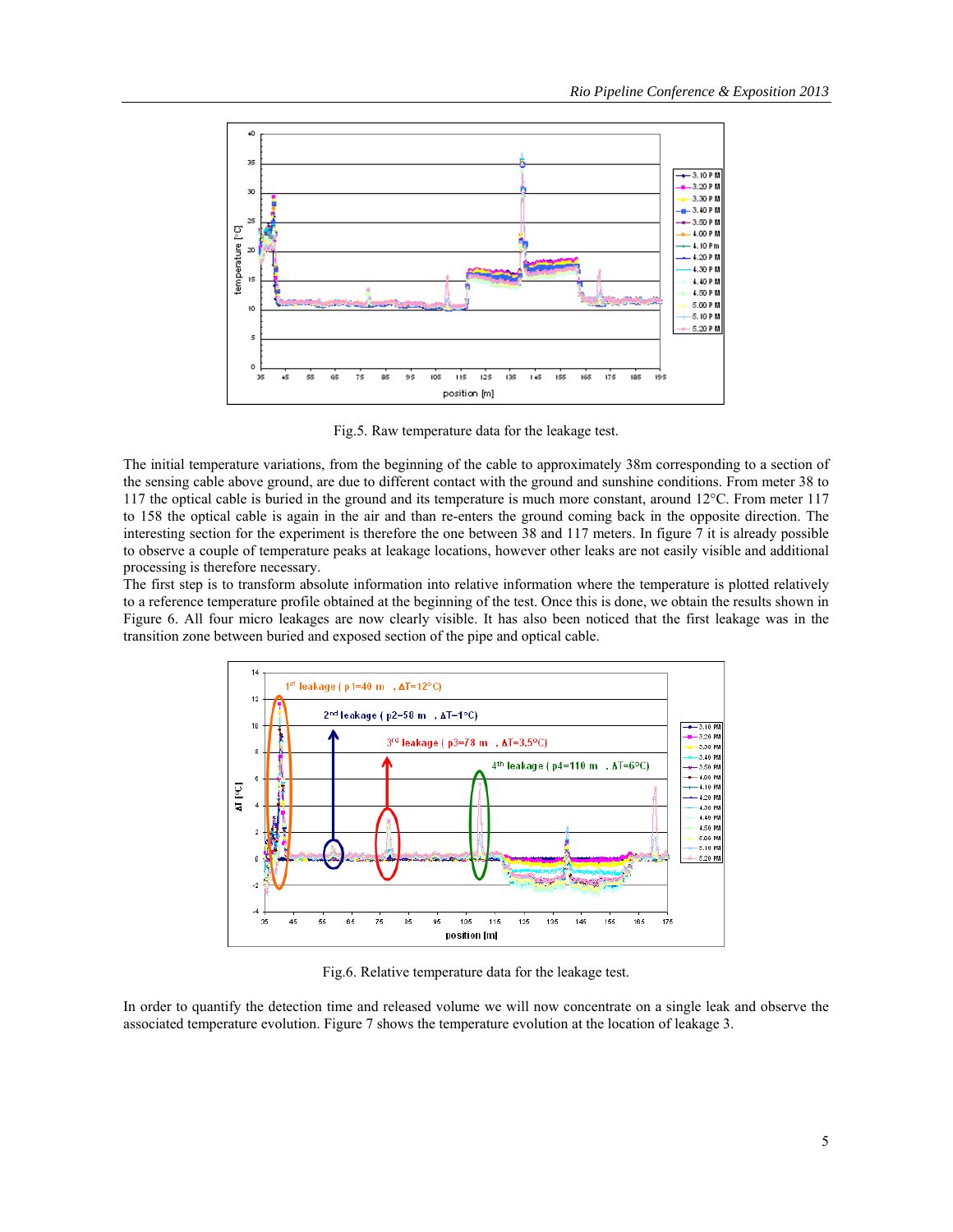

Fig.7. Temperature and leaked volume evolution at leak location 3.

In this case the leakage was started at 3:40 PM. The temperature started rising at 4:20 PM and reached the preset threshold level of 0.5°C at 4:30, 50 minutes after the leakage started. During those 50 minutes a total of 0.6 cubic meters of water have been released in the ground. The maximum temperature change was of the order of 3.5°C, while the injected water had a temperature of 20°C above the ground temperature. This experiment was one of those showing a relatively slow response because of the large lateral distance between the injection point and sensing cable.

In a second testing day, one micro leakage was produced at position 110 m along the pipeline. The particularity of this test was the low ∆T of approximately 3°C between the injected water and the ground. Although these environmental conditions are unusual for oil pipeline it has been decided to perform this test to evaluate monitoring system capabilities. All the considerations that have been done for the first testing session are still valid. After acquisition and data processing we obtained the result shown in Figure 8 where the micro leakage is clearly visible.



Fig.8. Relative temperature data for the leakage test.

In order to quantify the detection time and released volume we will now concentrate on the leak trend and observe the associated temperature evaluation. Figure 9 shows the temperature evaluation and leakage volume.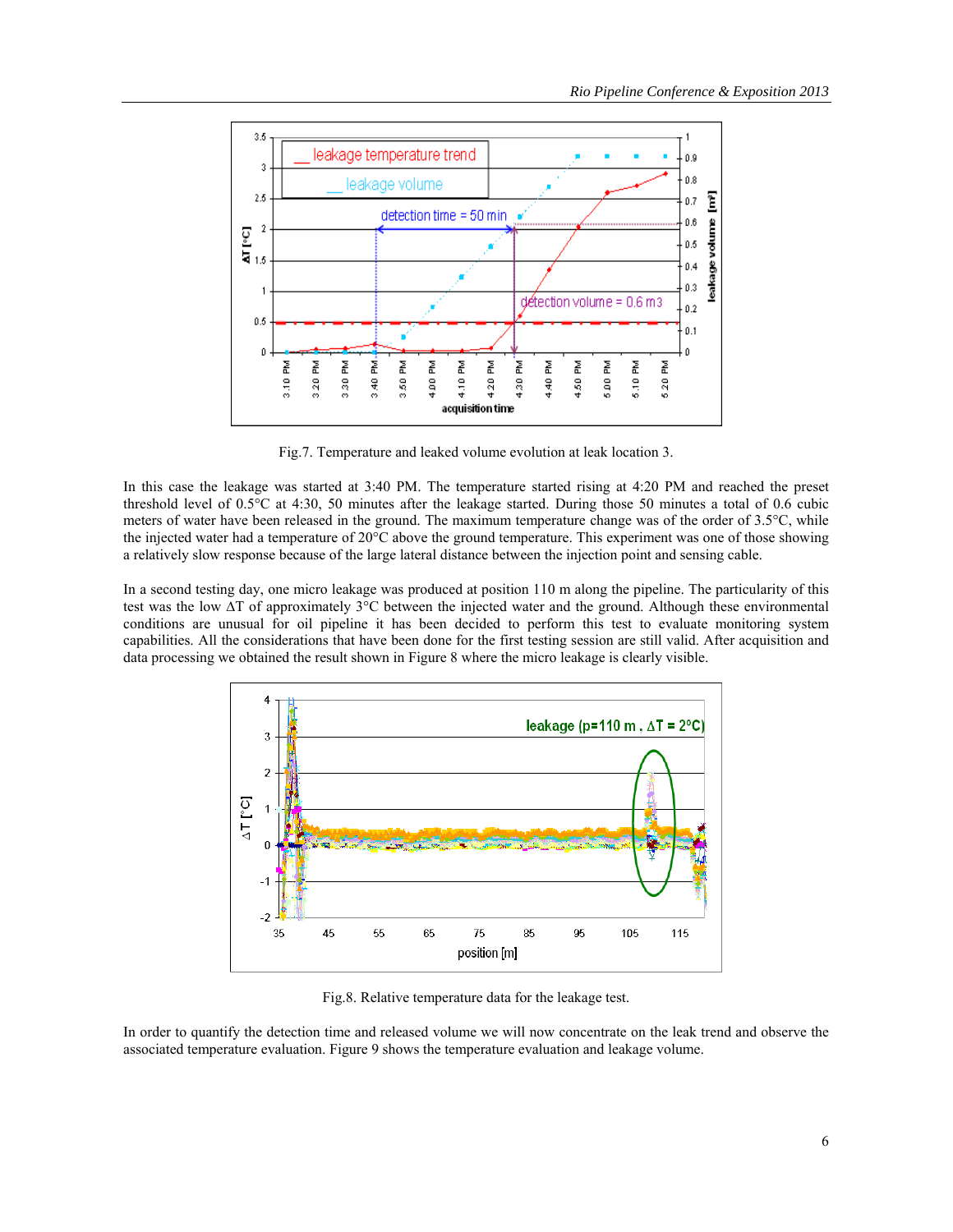

Fig.9. Temperature and leaked volume evolution at leak location D5, 2nd test with ∆T=3°C.

In this case the leakage was started at 14.52 PM, the temperature started rising at 14.57 PM and reached the preset threshold level of 0.5°C at 14.59 PM, 7 minutes after the leak started. During those 7 minutes a total of 0.078 cubic meters of water have been released in the ground. The temperature change was of the order of 2°C.

The following table resumes the results of all the performed tests, where ∆T is the water to ground temperature difference:

| <b>TAP</b>     | <b>FLOW</b><br><b>RATE</b><br>[1/min] | $\Delta T$<br>$\lceil$ <sup>o</sup> Cl | <b>DETECTION</b><br>TIME [min] | <b>LEAK</b><br><b>DETECTION</b><br><b>LACKAGE</b><br>VOLUME $[m^3]$ |
|----------------|---------------------------------------|----------------------------------------|--------------------------------|---------------------------------------------------------------------|
| D1             | 10                                    | 20                                     |                                | 0.005                                                               |
| D2             | 16                                    | 20                                     | 80                             | 0.400                                                               |
| D3             | 14                                    | 20                                     | 50                             | 0.600                                                               |
| D4             |                                       | 20                                     |                                | 0.010                                                               |
| D <sub>5</sub> | 13                                    |                                        |                                | 0.078                                                               |

| Table 2. Test results |
|-----------------------|
|-----------------------|

In summary, these tests used a small diameter pipe to simulate micro leakage along a larger pipeline with a typical flow rate between 300 and 3500 m3 per hour. Average flow rate of the leakage is 0.6 m3 per hour, corresponding to a detected leakage of 0.1 for a flow of 300 m3/h and of 0.01% for a flow of 3500 m3/h. This is significantly better than any available volume balance method currently available. Detection time was between 1 and 80 minutes and the accuracy in leakage localization was better than 2 m (difference between detected position and real position along the pipeline). In test 5, performed in a different day, the temperature difference between liquid and ground was only 3°C, but the detection time remained of only 7 minutes for a leakage of 0.078%.

The variability in the detection time and volume reflects the different local conditions and in particular:

- Permeability of the soil (type of soil).
- Compaction of the soil (presence of cracks and pockets).
- Distance between the leakage and the sensor.
- Difference between temperature created by leakage and temperature of the ground.

### **4. Multiphase Leakage Simulation**

In the framework of an Eni R&D project, Eni (Engineering Research & Development Department) and Tecnomare, with the support of Smartec, developed and qualified a multi-phase leakage detection system based on DTS technology during years 2007 and 2008. Performances were verified during a phase of experimental activities in a customdeveloped test plant, simulating operation of a buried pipeline and allowing generation of leakages with controlled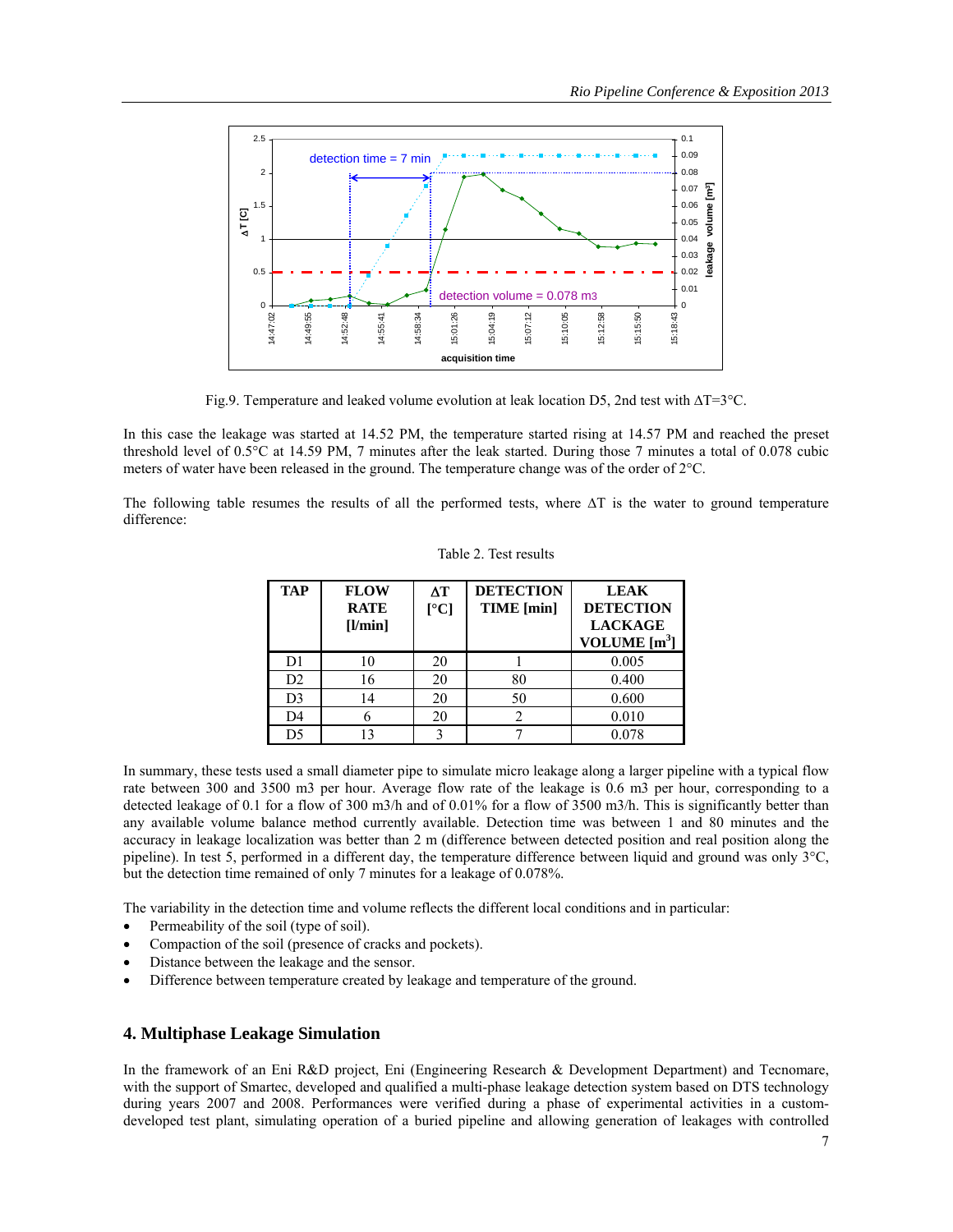characteristics. The test plant was characterized by significant peculiarities and improvements with respect to similar known experiences, in particular in terms of

- Use of a 14" real section of pipeline (with and without concrete coating) with 16 leakage points, distributed in 4 sections.
- Possibility to simulate liquid, gas and multiphase leakages.
- Reproduce the thermal field generated by the pipeline in the soil (temperature 35-65°C).
- Test over distances up to 25 km, simulating long pipelines.
- Optical DTS cables installed around the test pipe at different distances (0 to 40 cm) and radial position.

Multiphase leakages were obtained mixing liquid and a gas flow generated by two different hydraulic circuits:

- Liquid leakage sub-circuit:
	- o Leakage temperature: 35 65 °C.
	- o Pressure: max 40 bar.
	- o Flow rate: 0-20 l/min.
- Gas leakage sub-circuit:
	- o Temperature: ambient temperature.
	- o Pressure: max 40 bar.
	- $\circ$  Flow rate: 0-100 g/s.





Fig. 10. Test pipe before DTS cable installation. Fig.11. DTS cables support cage placed over the test pipe.



Fig. 12. Liquid leakage circuit. Fig. 13. Thermal map circuit.

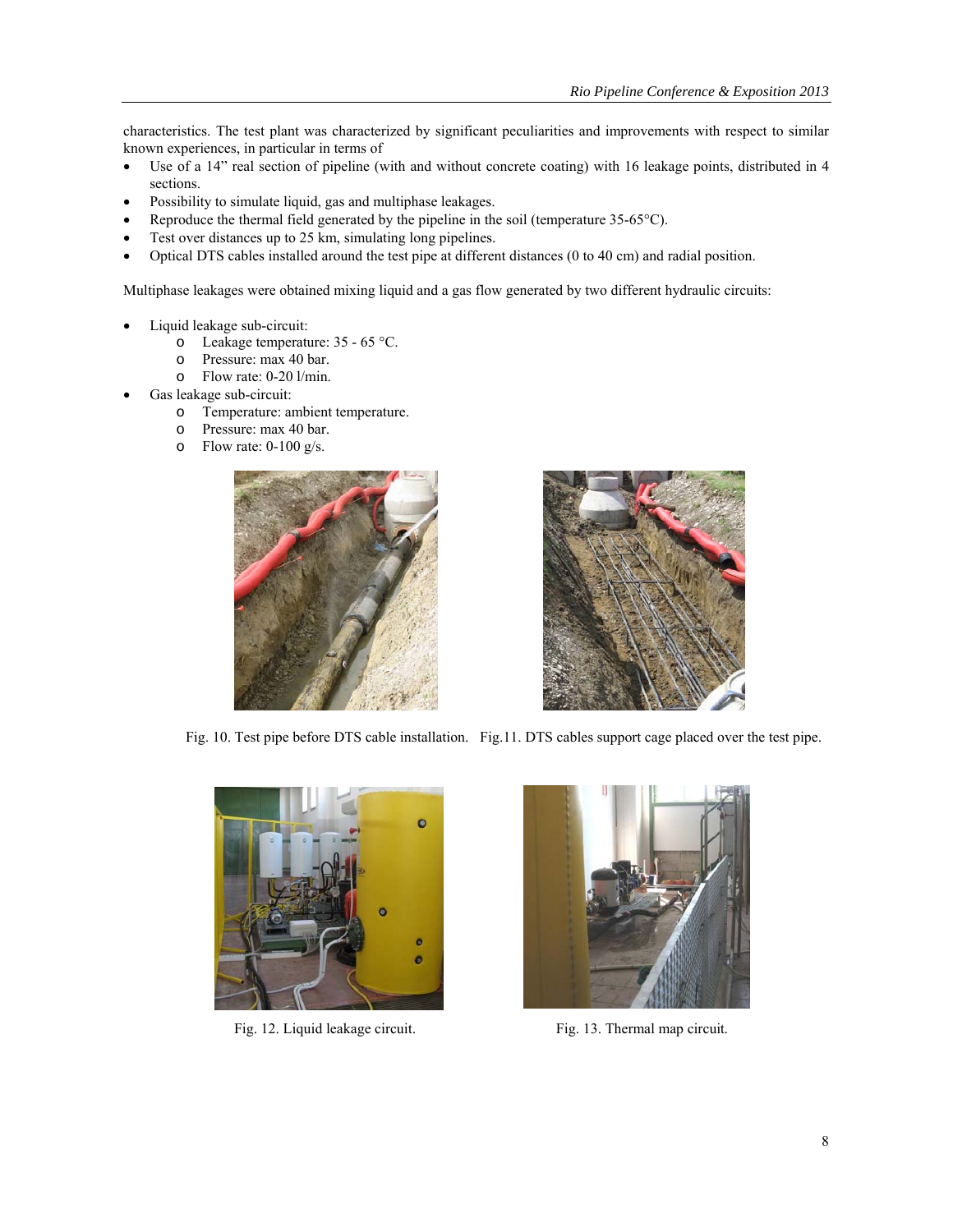



Fig. 14. Gas leakage circuit. Fig. 15. Nitrogen bottle packs.

Three FO cables were used as distributed sensors, for a total length of approximately 390 m. Long distance tests up to 25 km were carried out adding fiber optic spools between the DTS analyzer and the outdoor cable.



Fig.16. Test setup.

Results obtained in 22 multiphase leakage tests demonstrated capability of the fiber optic monitoring system to detect the temperature anomalies generated, also in the most critical conditions (very low flow rates). Significant examples are presented in the following.

#### **4.1 Example 1**

The following differential temperature plot (Fig.17.) represents a typical acquisition profile with a thermal map of 45°C and a multiphase leakage with liquid flow rate 2.5 liter/min and gas flow rate 5 g/s.

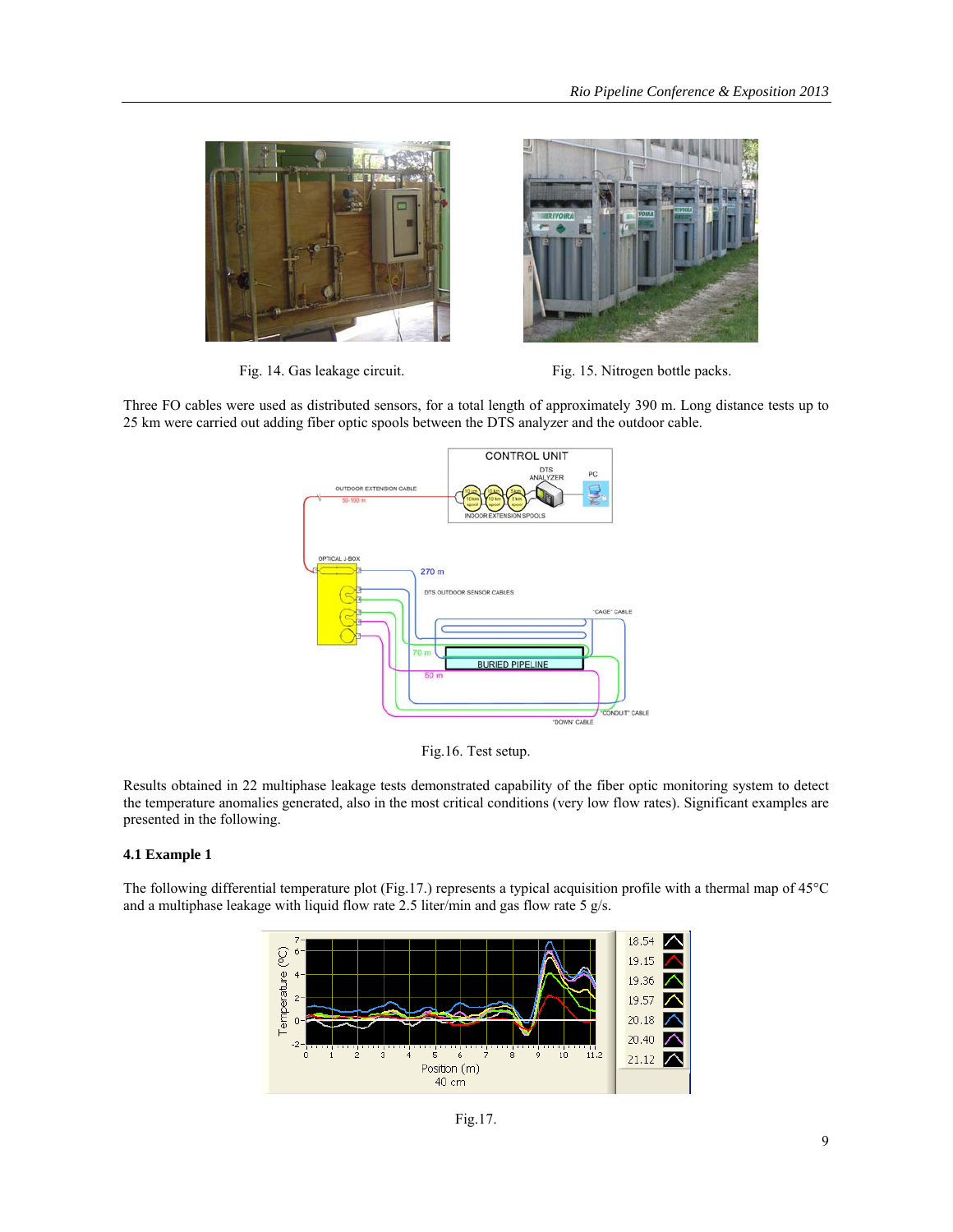

Fig.18. Leakage point.

The multiphase leakage creates a local heating around the pipeline. The heating effect due to the liquid prevails on the cooling due to the Joule-Thomson effect. This effect is clearly visible in correspondence of the leakage point.

#### **4.2 Example 2**

A similar test was carried out with additional 25 km of optical fiber (Fig.19). Test conditions: thermal map 55°C, multiphase leakage with liquid flow rate 10 liter/min and gas flow rate 4 g/s.





**LEAKAG POINT** 

This test demonstrates that the system correctly operates also at longer distances detecting temperature anomalies of several degrees.

#### **4.3 Example 3**

The following example refers to a leakage in the pipeline zone covered with concrete. Test conditions: thermal map 39°C, multiphase leakage with liquid flow rate 7.5 liter/min and gas flow rate 10 g/s. The following charts (Fig.21) illustrates how the leakage can be detected not only by the sensor positioned on the pipe surface (first chart), but also at distance of 10 and 20 cm.